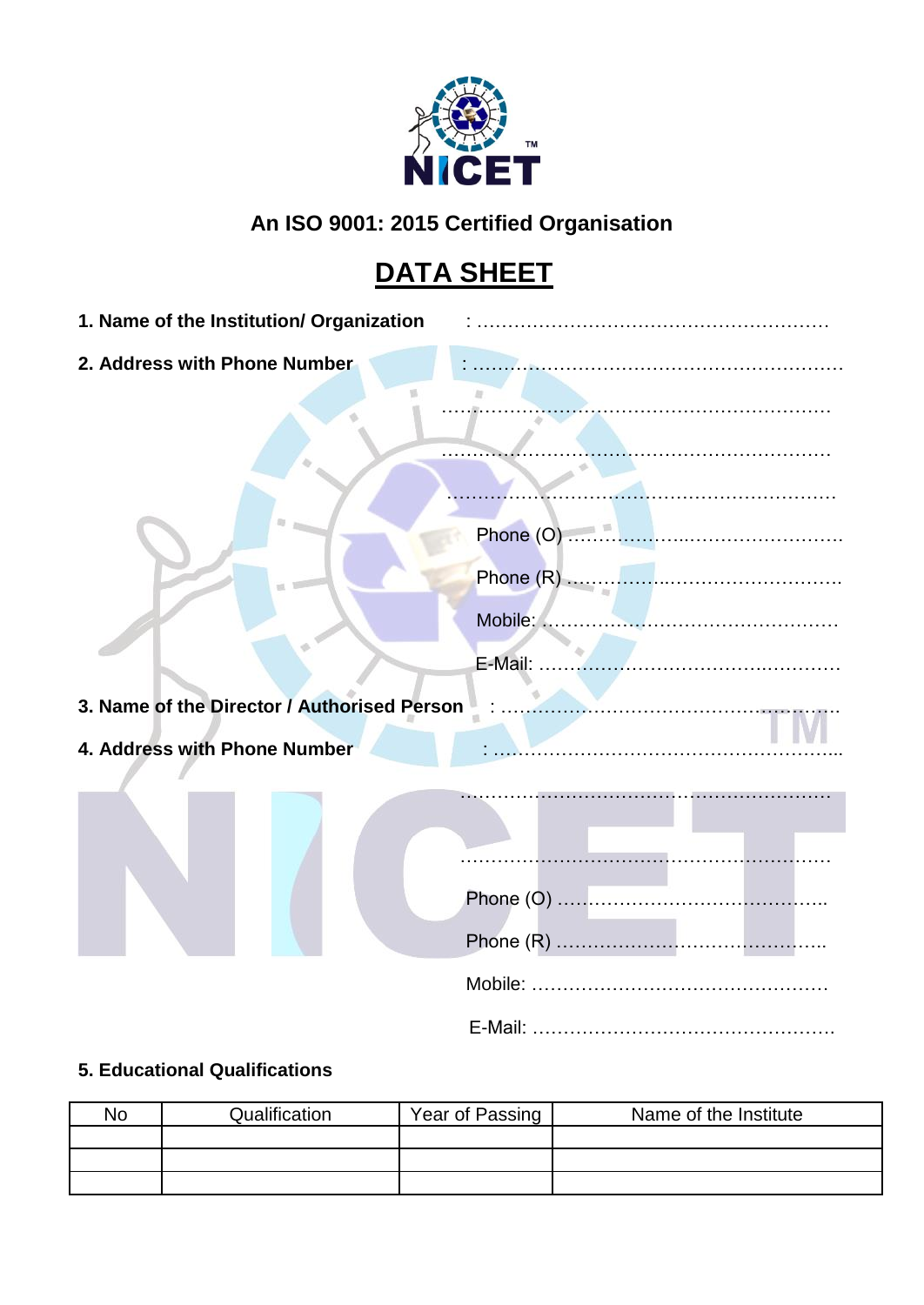#### **6. for Persons in Business**

| Name of         | Year of       | Name of the | Principal | Annual   | Ownership             |
|-----------------|---------------|-------------|-----------|----------|-----------------------|
| <b>Business</b> | Establishment | Company     | Product   | Turnover | (Partnership/Private) |
|                 |               |             |           |          |                       |
|                 |               |             |           |          |                       |
|                 |               |             |           |          |                       |
|                 |               |             |           |          |                       |

# **7. Work Experience**

| Duration | Name of the<br>Organization | Designation | Responsibility |
|----------|-----------------------------|-------------|----------------|
|          |                             |             |                |
|          |                             |             |                |
|          |                             |             |                |

#### **8. Your Professional Background includes (Tick one Applicable)** - 1 ×  $\Delta \omega$

|    | 1. Marketing and Sales<br>2. Software Training<br>3. Teaching<br>4. Multimedia Training<br>5. Profit Center Management<br>6. Use of Computers<br>7. Small Business Administration | Y/N<br>Y/N<br>Y/N<br>Y/N<br>Y/N<br>Y/N<br>Y/N |  |
|----|-----------------------------------------------------------------------------------------------------------------------------------------------------------------------------------|-----------------------------------------------|--|
|    | 9. Financial Status                                                                                                                                                               |                                               |  |
|    | 1. If holding a Bank account<br>2. Name of the Bank<br>3. Existing Immovable assets                                                                                               | Y/N                                           |  |
|    | a. Insurance                                                                                                                                                                      | 1.Value<br>2. Date of Maturity                |  |
| 2. | b. Land<br>4. Amount to be invested<br>5. Sources of funds for investment                                                                                                         | 3. Value                                      |  |
| 3. |                                                                                                                                                                                   |                                               |  |

#### **10. If already running a center**

#### **A. HARDWARE**

| the control of the control of the control of the control of |  |  |  |
|-------------------------------------------------------------|--|--|--|
|                                                             |  |  |  |
|                                                             |  |  |  |
|                                                             |  |  |  |
|                                                             |  |  |  |
|                                                             |  |  |  |
|                                                             |  |  |  |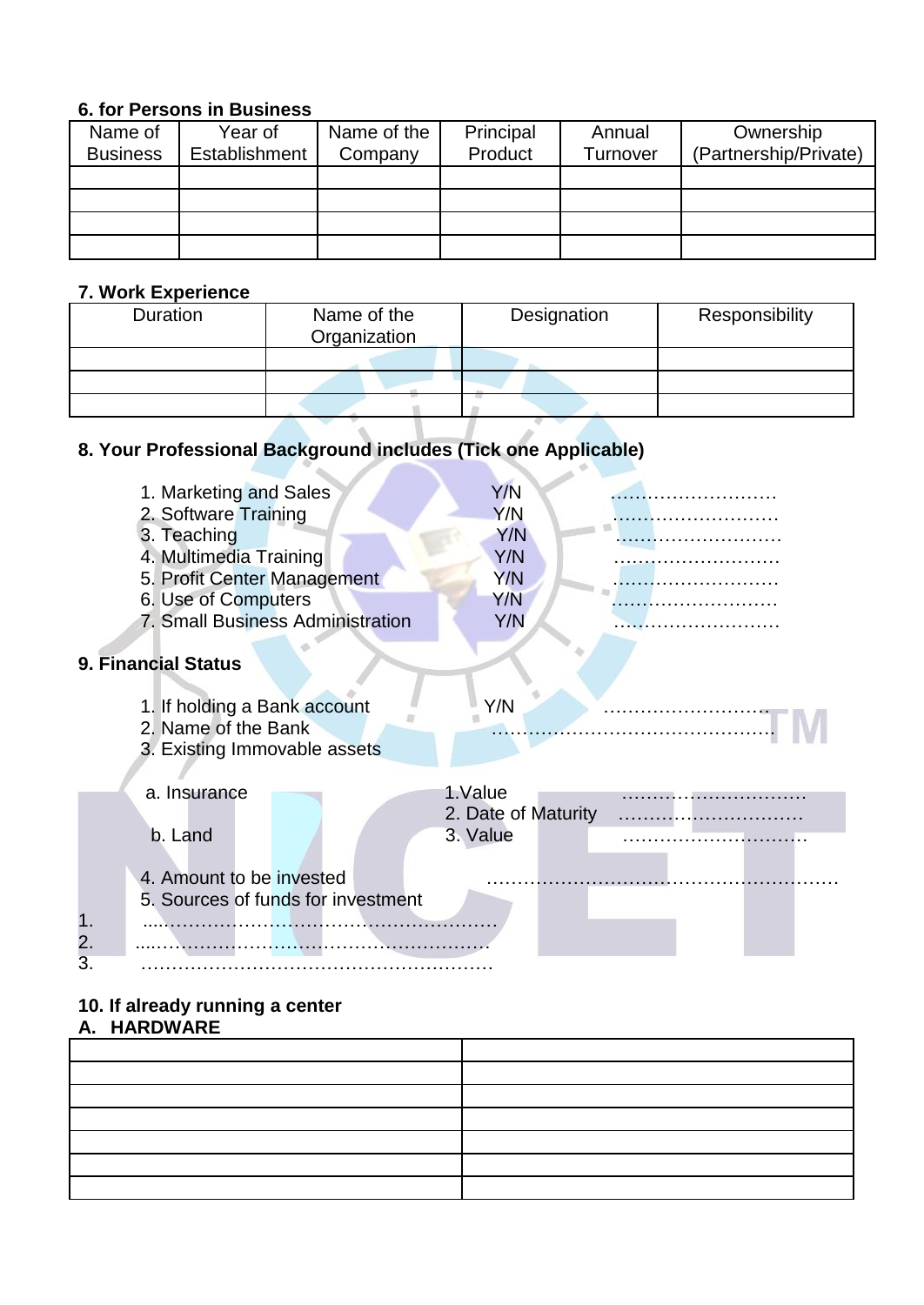## **B. AVAILABLE SOFTWARE:**

 $\mathcal{L}^{\text{max}}_{\text{max}}$ ………………………………………………………………………………………… …………………………………………………………………………………………

#### **C. AVAILABLE Multimedia** *and Animation* **SOFTWARE:**

#### **11. Center Details**

- 1. Prospective city / town for Center : …………………………………..
- 2. Proposed Location : …………………………………..
- 3. Available area (in SqFt.) : ………………………………….
- 4. If available area is of self or on lease : …………………………………..
- 5. If the Proposed center would be on Proprietorship or on Partnership basis

#### or

Private limited firm.

If Partnership, Name of the Partners:

1. ………………………………………………….. 2. ………………………………………………….. 3. ………………………………………………….. (Attach a copy of Partnership deed)

## **12. Estimated Targets (Annually)**

|                               | Year<br><b>First Year</b><br><b>Second Year</b><br><b>Third Year</b> | <b>No. of Students</b><br>.<br>.<br>. |  |
|-------------------------------|----------------------------------------------------------------------|---------------------------------------|--|
| <b>13. Your Market Survey</b> |                                                                      |                                       |  |

- 1. Population of the City/Town : ………………………………….
- 2. No. Of Schools & colleges in the area : ………………………………….
- 3. Existing Possible Competitors : …………………………………
- 4. Per Capital income of the location (approx) : …………………………………………………………………………………

#### **14. How soon you can start : ………………………………….**

**(Signature of Authority / Full Name)**

**Date:**